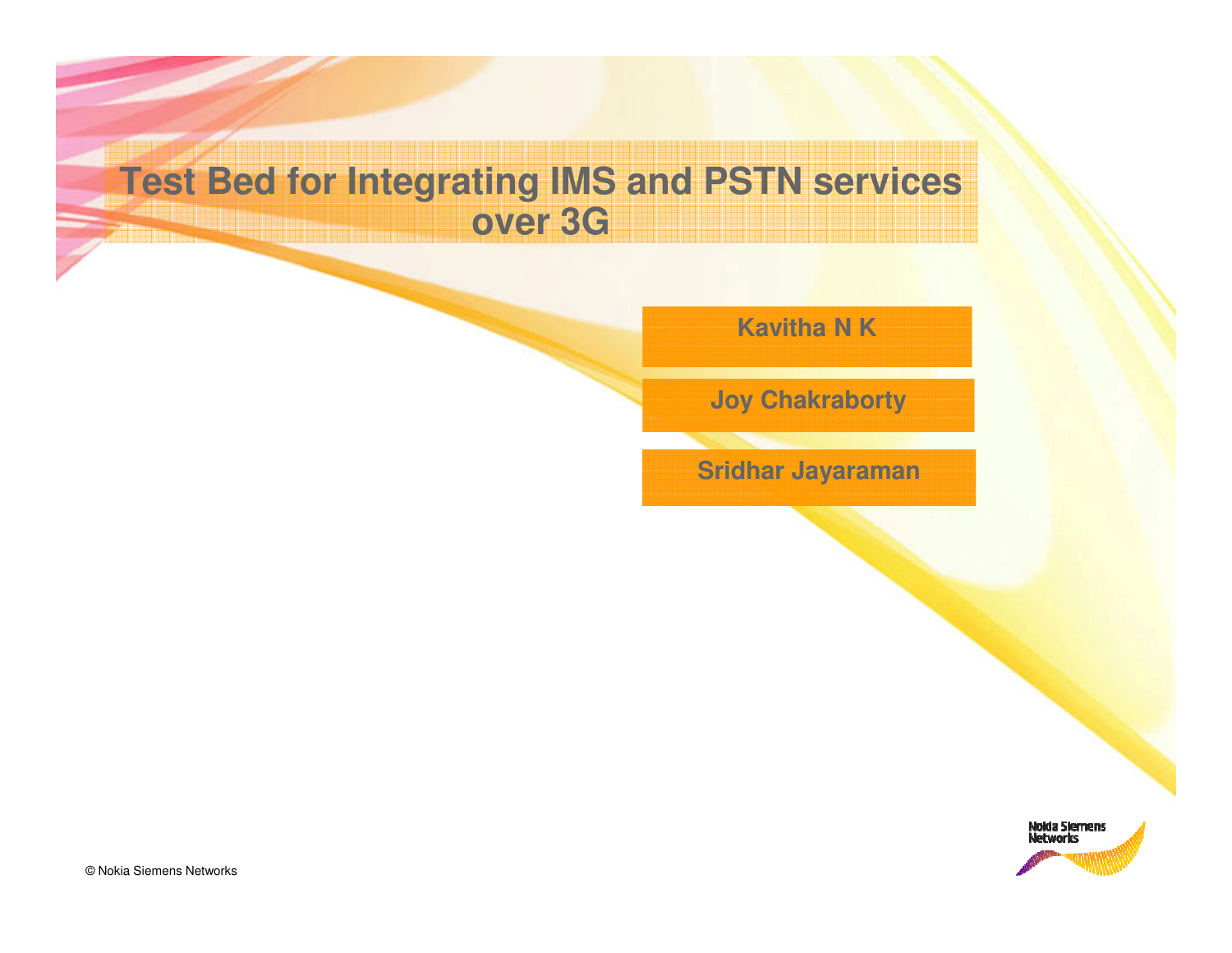## **Executive Summary**

#### **Objective**

To create an open source test bed for validating the end to end VOIP calls originating or terminating at 3G/4G mobile network for use cases like PSTN-IMS and IMS-PSTN call flows.

- • Conformance to the 3GPP IMS standards using open source elements which can provide advantages like
	- Standard conformance
	- > Negligible cost
	- > Potential for wide usage across different 3G/4G technologies

#### **Approach**

- •Selection of the open source softwares to emulate IMS and PSTN gateway functionalities.
- •Integration of the above components into the test bed which enables the testing of Mobile-Mobile (M-M), Mobile to Land (M-L) and Land to Mobile (L-M) VOIP calls.

#### **Results**

Availability of cost effective test solution for validation of end to end VOIP calls for M-L, L-M and M-M scenarios

#### **Potential Reuse**

-The test bed proposed in this paper can be reused effectively in testing mobiles moving in roaming architecture across different domain/technologies.

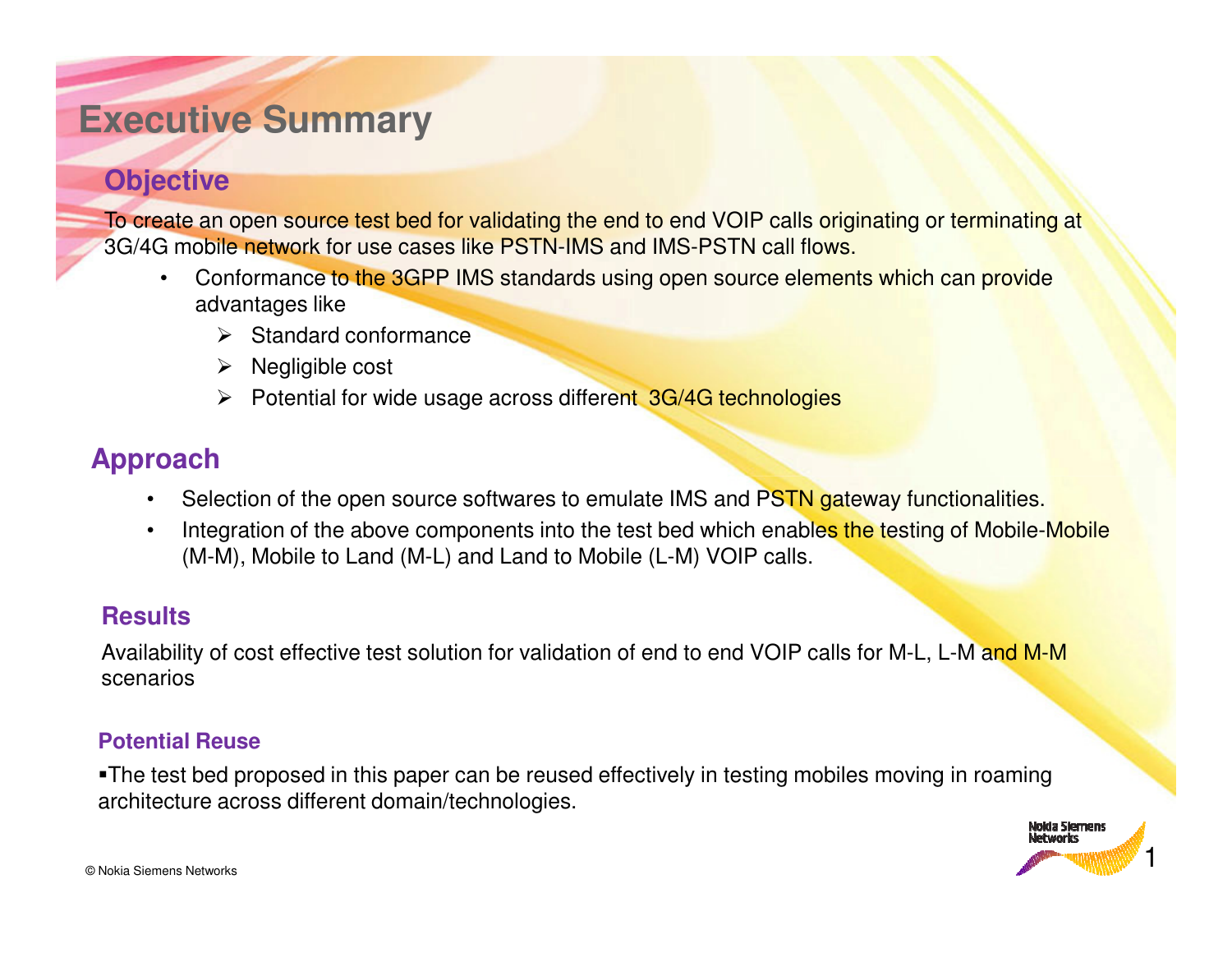# **Approach**

- Selection of the open source elements
	- -OPENIMSCORE
		- It is the open source project of the Fraunhofer Institute FOKUS which aims to fill the currently existing IMS void in the Open Source software landscape.
		- OpenIMScore is in conformance to 3gpp standard specification.

■ASTERISK

- Asterisk is an open source software implementation of a private branch exchange (PBX).
- Asterisk acts as the PSTN gateway.
- -It supports SS7 ISUP stack towards the PSTN side.
- -Installation and configuration of open IMSCore and Asterisk .
- Functional evaluation of open IMS Core.
- Integration of open IMS Core with Asterisk to create a low cost test bed that can be used in
	- -Making and end to end Mobile to Mobile VOIP call.
	- -Making an end to end Mobile to Land VOIP call via IMS->PSTN.
	- -Making an end to end Land to Mobile VOIP call via PSTN->IMS.

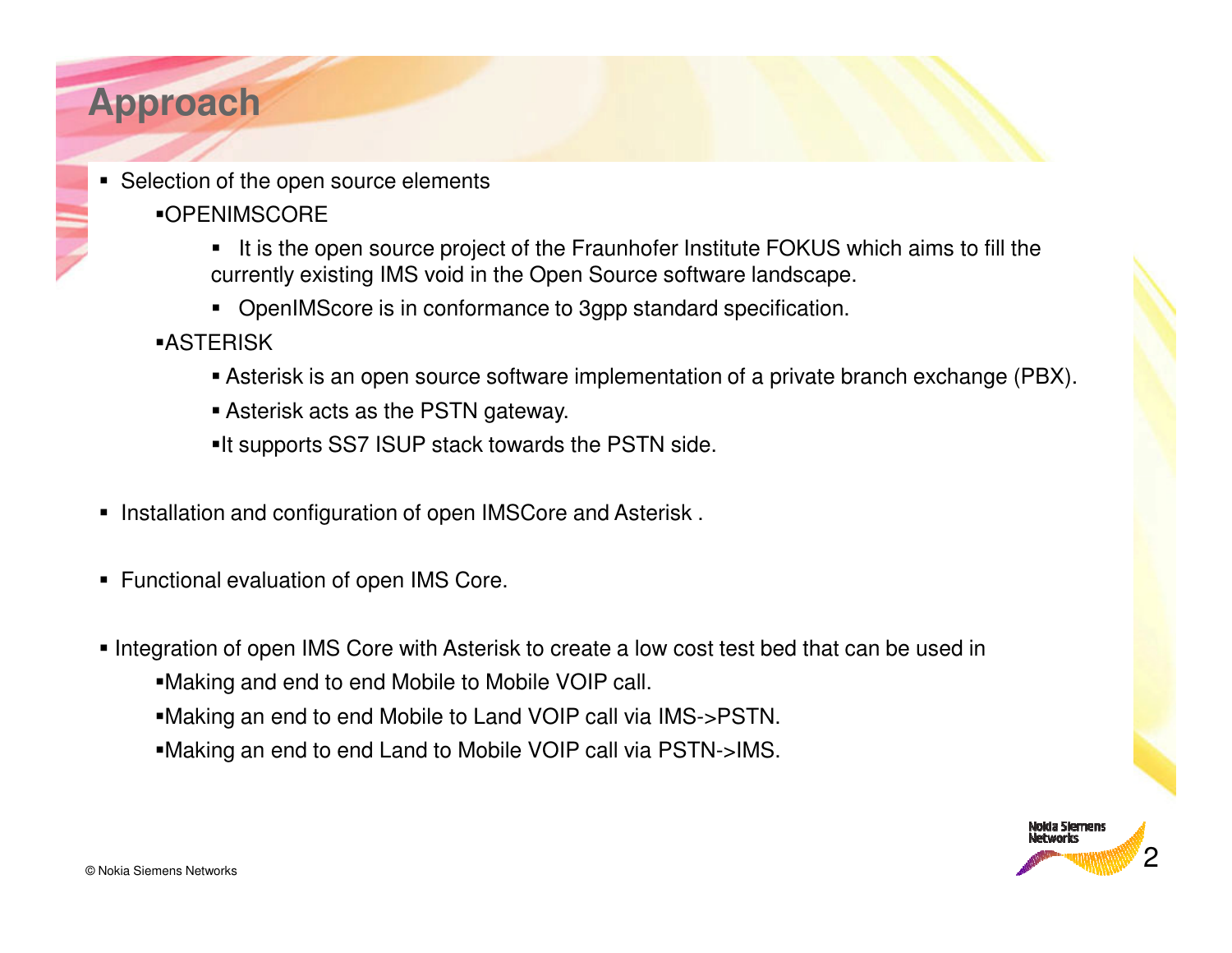#### **IMS and Asterisk Integration Setup**



-Our test bed consists of Open IMS Core and Asterisk running on the same Linux system which is a Quad Core HP DL 360 machine.

-Open IMS core communicates with Asterisk using SIP signaling.

-Asterisk acts as a PSTN gateway (MGCF + MGW) and can perform signaling conversion between SIP and ISUP.

- Asterisk terminates bearer channel from CS network and media streams from backbone network and executes conversion between these terminations and performs transcoding and signal processing for user plane.

-Asterisk interfaces with Digium T1 cards to provide the PSTN interface



**Solution**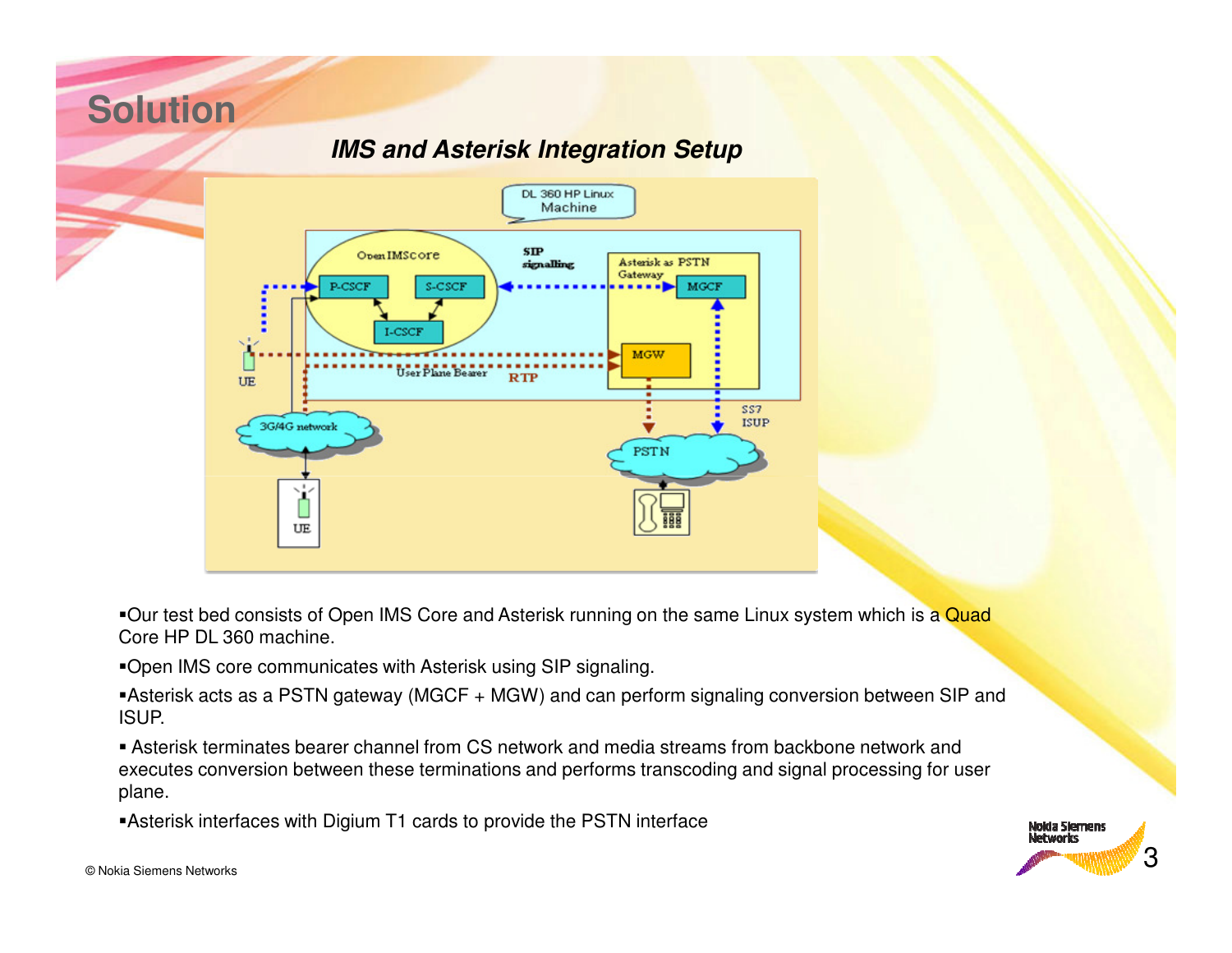## **Deployment**

#### **Challenges faced during Integration**

-Conversion from TEL URI to SIP URI

- Identification is one of the most important abilities of a network. Mobile to Land call is identified by a TEL URI at OpenIMSCore.

-Asterisk does not support the TEL URI. Hence the open IMSCore was modified to handle the conversion from TELURI to SIP URI.

-Open IMS core supports IMS SIP and Asterisk support IETF SIP.

-The Asterisk v6 version used was appending the port number in the TO header of the INVITE message if not configured for the standard SIP port number. This resulted in an incompatibility issue when a PSTN-IMS call was attempted. This invite message sent from Asterisk was not acceptable by open IMS Core due to the presence of the port number in the request line. Asterisk code had to be modified to handle this issue.

-Bringing up the link between Asterisk and PSTN switch.

- -Asterisk interfaces with PSTN using Digium T1 card.
- -To setup the ss7 interface for asterisk, zaptel drivers and libpri packages had to be installed and configured along with digium T1 card.
- -There were few compatibility issues during the compilation of Asterisk with these packages which were fixed with minimal code changes to the libpri package.

codecs. Marioca win additional cool for advanced the company of the company of the company of the company of the company of the company of the company of the company of the company of the company of the company of the company of t -This test bed currently supports basic codecs required for voice testing. It can be enhanced with additional cost for advanced



## End to End Mobile to Land VOIP call

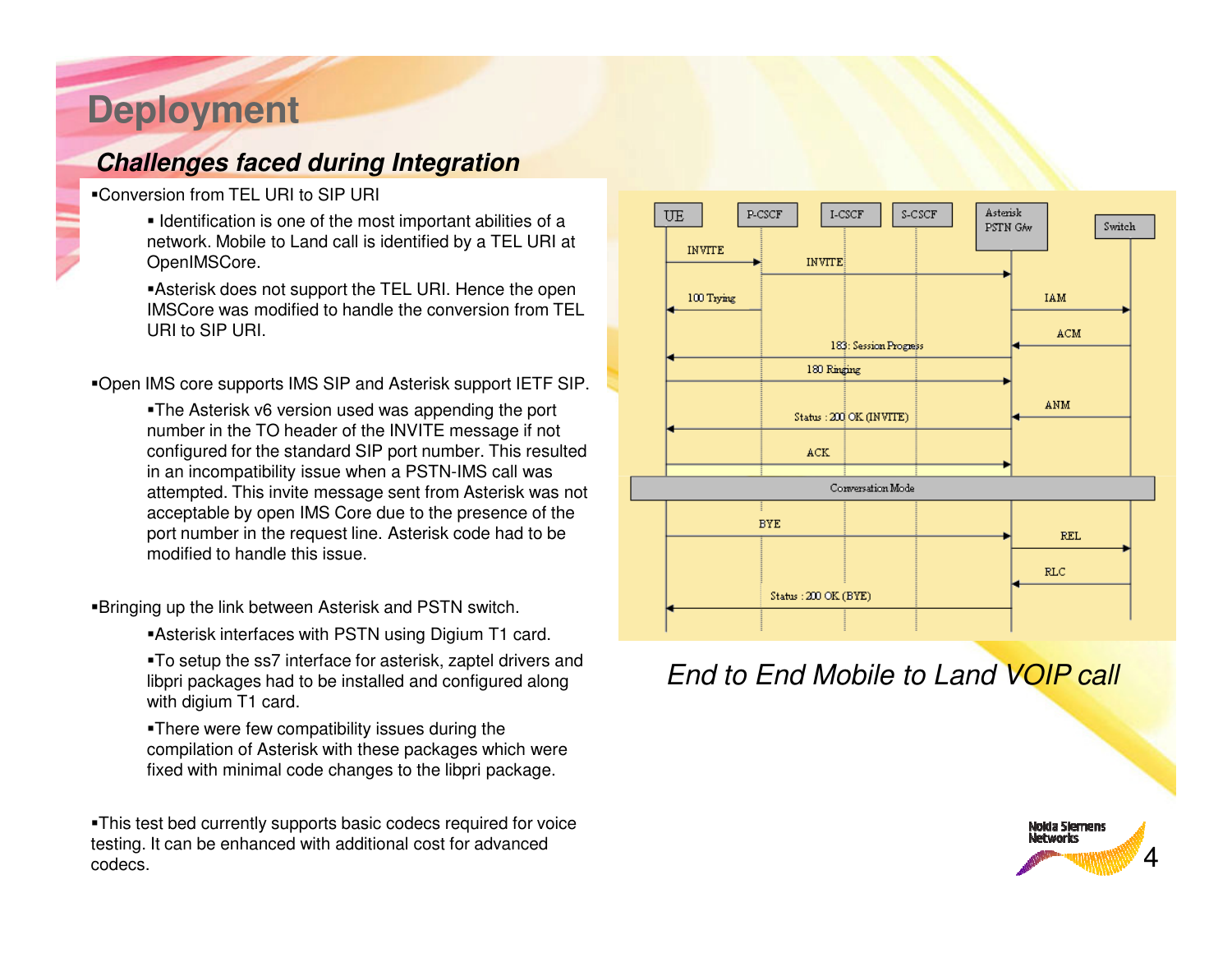## **Results**

• Using a open source solution provides immediate cost savings compared to the option of using any licensed third party software.

•This test bed can be used to measure the quality of voice, video, and data traffic across fixed to mobile, VoIP and IMS networks

•This case study highlights how open source components can be used to drastically bring down the overall test cost and turn around a solution in a very limited time.

•This solution can be easily extended to 4G and is in conformance to the standards.

•The approx cost for the open source IMS - Asterisk test bed that can run on a generic platform is in a stript 1K USD.